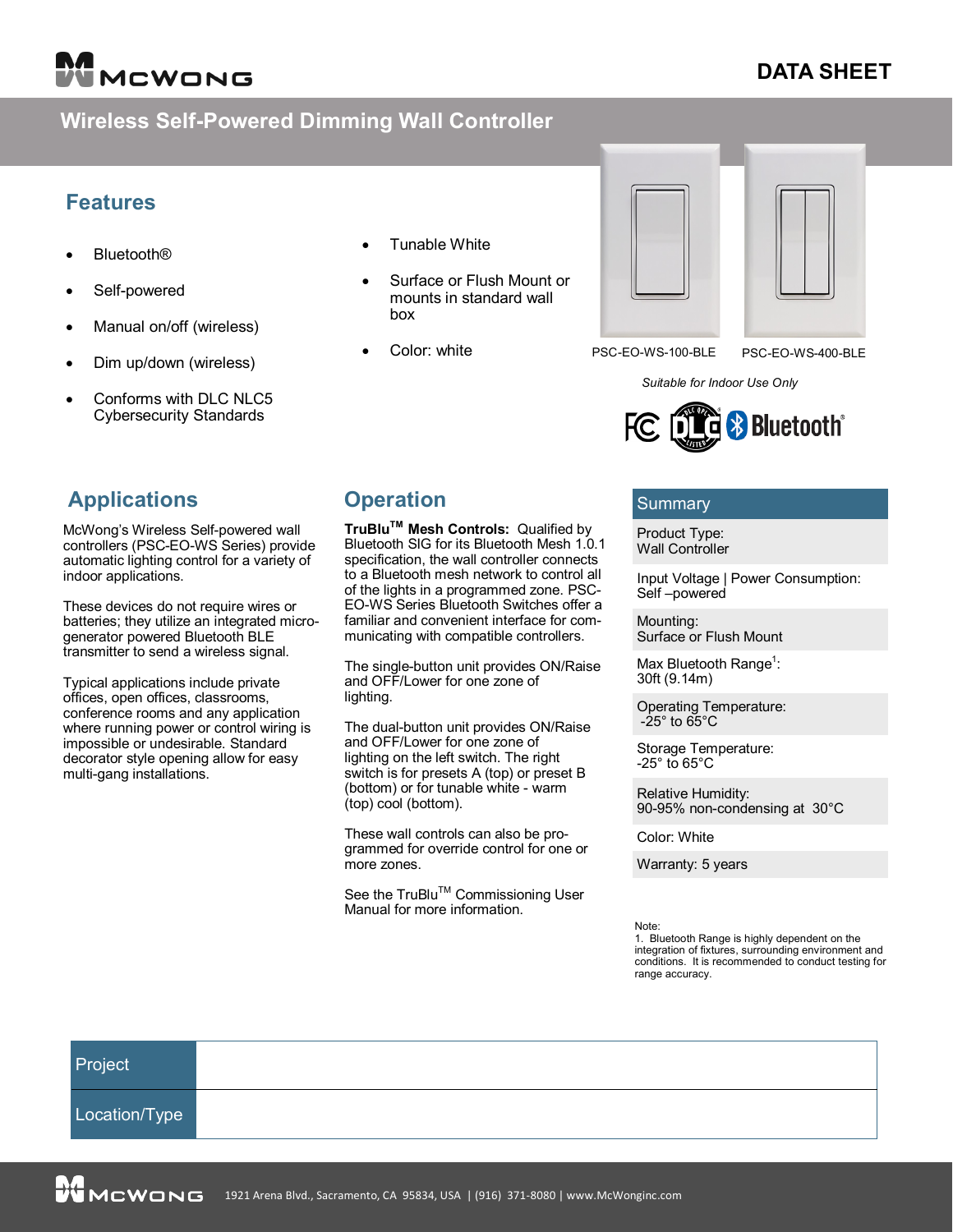

# **Physical Dimensions**



Drawings are not to scale

Rev. 3/9/2022

# **Isometric Views**





Side view Single button controller Two-button controller



1921 Arena Blvd., Sacramento, CA 95834, USA | (916) 371-8080 |